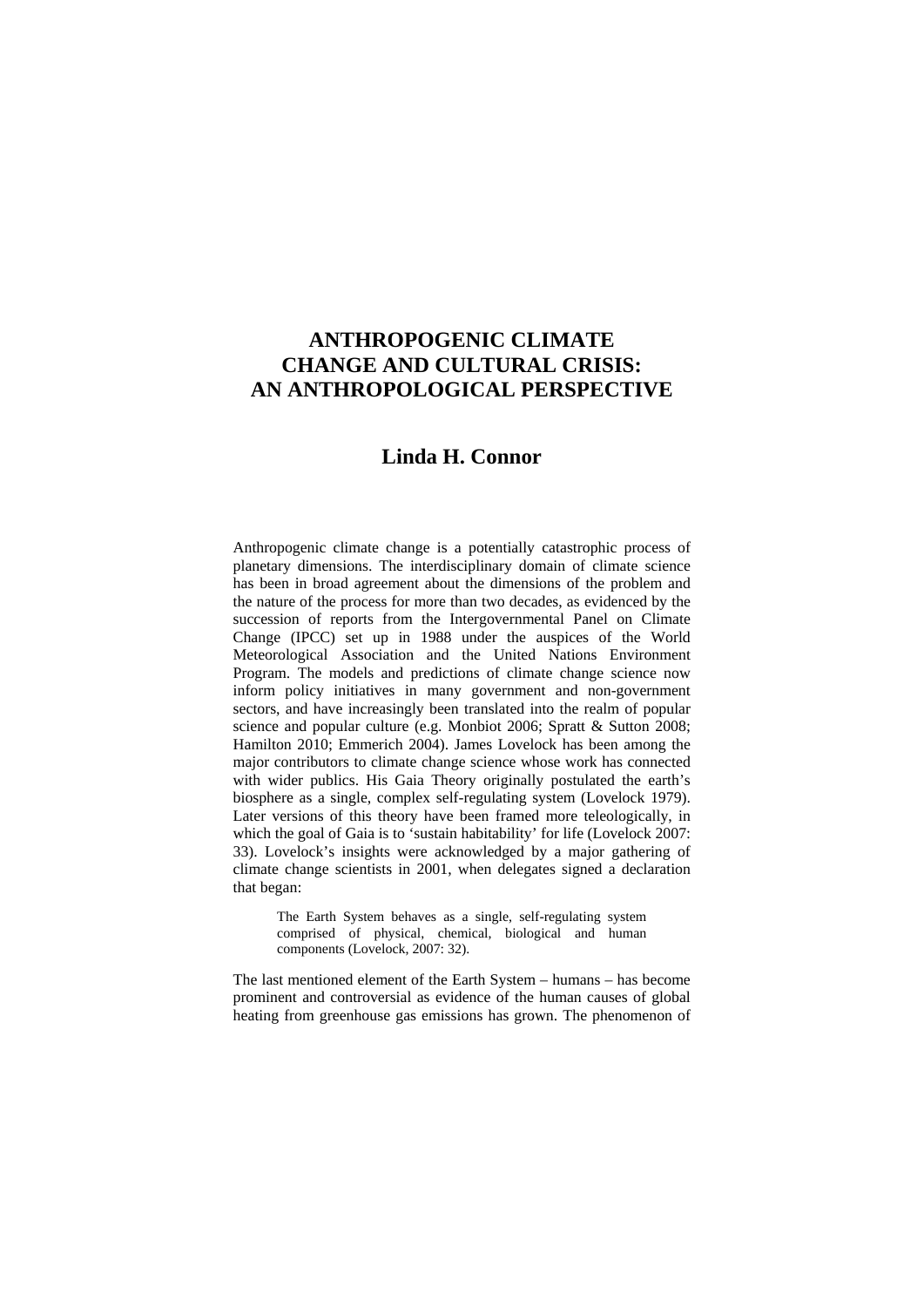anthropogenic climate change is ever more salient, in politics as well as science, as citizens of the world confront the prospect of a warmed, entropic and resource-scarce future. Sir Nicholas Stern produced one of the most influential reports on the deleterious economic effects of climate change in a report commissioned by the UK Treasury (Stern 2006). Global heating and other manifestations of climate change are no longer hypothetical scenarios but are part of the lived experience of people residing in many places. The IPCC has documented a plethora of effects in every region of the world, including: enlargement of glacial lakes; more ground instability in permafrost regions; increased warming of lakes and rivers in many regions; poleward and upward shifts in plant and animal species ranges; earlier timing of spring events; and, changes to ranges and earlier migration of fish in rivers (IPCC 2007).

Anthropology can critically analyse the effects, anthropogenic causes and actions taken in relation to anthropogenic climate change by contributing to interdisciplinary and applied research and by undertaking ethnographic analysis of specific localities and groups involved in the changes that are occurring or are anticipated to occur. There is a strong tradition of ecological and environmental research in the discipline, which has antecedents in the "basic needs" functionalism of Bronislaw Malinowski (1944), the technological determinism of Leslie White's "cultural evolution" (1949), the cultural ecology of Julian Steward (1973), and the cultural materialism of Marvin Harris (1979). While much of the earlier research was carried out in small-scale societies of the global South, the OPEC oil boycott of the early 1970s stimulated a number of anthropologists to study problems of energy scarcity and crisis in the North, particularly the USA (Wilk 2009). Household energy use practices, "folk" models of thermostats and energy costs, and environmental values were among the range of topics subjected to ethnographic study (Wilk 2009: 271-272). These researchers drew on the earlier ecological thinking in anthropology, combined with economic anthropology and the study of consumer culture that burgeoned in the 1990s (*ibid.*).

By the late 1990s, culture and climate change was an established area of study, with the publication of the compendious *Human Choice and Climate Change* in four edited volumes in 1998 (Rayner and Malone). Anthropologists continue to carry out studies of climate change in localities of the South, emphasising the necessity of understanding cultural specificity in relation to geophysical models and large scale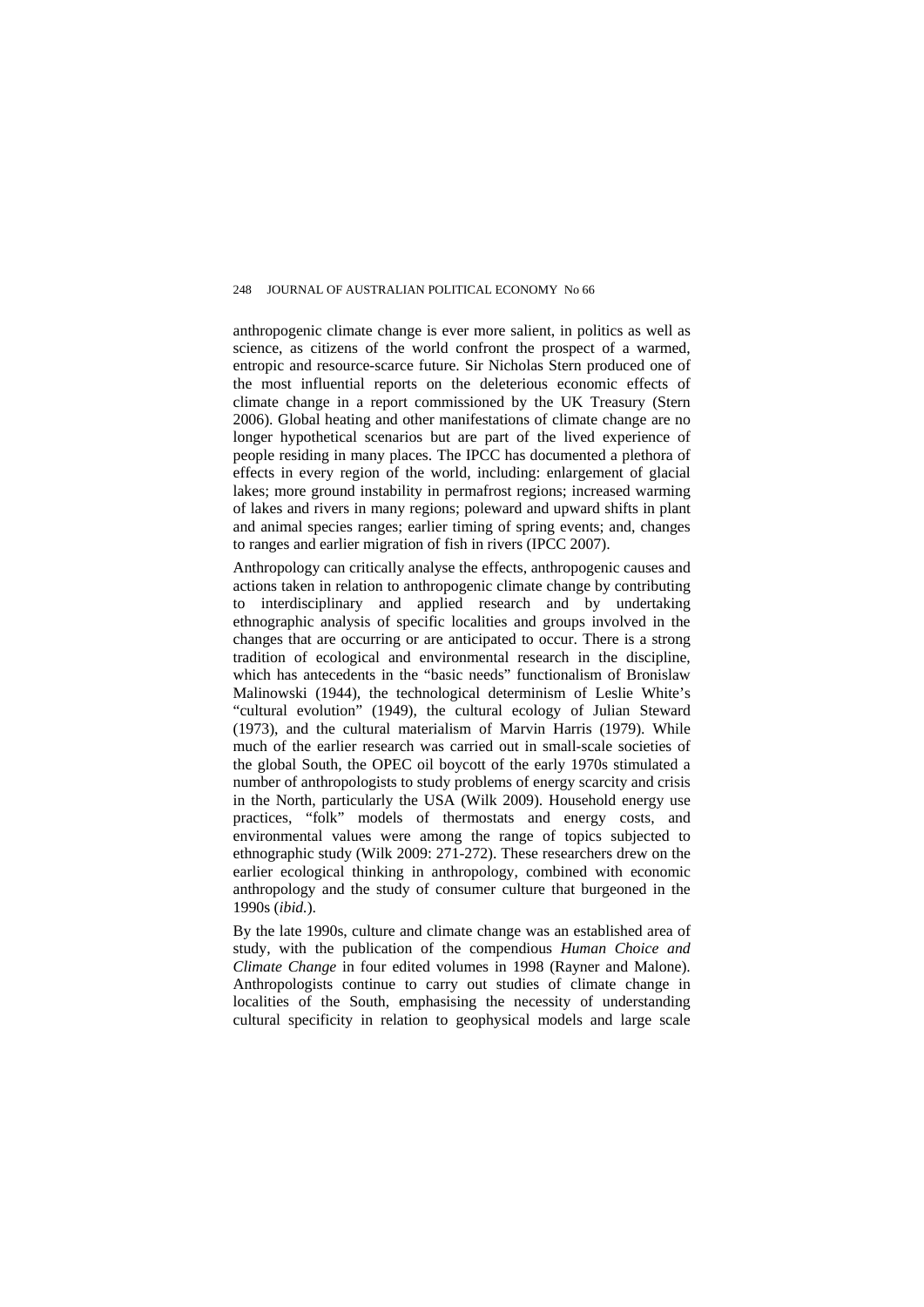processes of environmental change. A notable example is the special issue of *Climate Research*, which published a set of papers from the Society for Applied Anthropology meeting in 1999, focussing on the methodological contribution of ethnography to climate change studies, and in particular the impacts on African societies of the 1997-1998 El Nino/Southern Oscillation climate conditions (Magistro & Roncoli 2001). Magistro and Roncoli argue that understandings of climate change action should be informed by anthropological analyses of 'cultural meanings, collective myths, and social memory' as well as by the large scale, quantitative data that characterise climate change forecasts generated by bodies such as the IPCC (2001: 93). Editors of a recent volume on anthropology and climate change emphasise the social justice agendas that must inform research and policy, and see anthropology as having an important role to play. They state:

…climate change is a threat multiplier. It magnifies and exacerbates existing social, economic, political, and environmental trends, problems, issues, tensions, and challenges (Crate & Nuttall 2009: 11).

The peoples and communities long studied by anthropologists – many of whom are Indigenous and/or living in postcolonial, neo-colonial and socioeconomically marginal conditions – are particularly vulnerable. As anthropogenic climate change threatens all aspects of human-ecosystem relationships, Indigenous and small-scale food producer livelihoods and cultural practices become less viable. Anthropological studies in societies of the global North also reveal the vulnerabilities and inequities for many social groups and local communities at risk from anthropogenic climate change effects. While adaptation has become the dominant rhetoric of anthropogenic climate change policy, Crate and Nuttall warn that: 'combined with institutional and legal barriers to adaptation, the ability to respond to climate change is severely constrained for many people around the globe' (2009: 10).

This paper takes an anthropological approach to the challenge of climate change in Australia, and draws on the author's ethnographic and survey research with vulnerable rural and suburban communities in the Hunter Valley of NSW. It is argued that discourses of fear and risk, scepticism and denial, as well as stances of action and apathy are constitutive of a cultural crisis set in train by the processes of anthropogenic climate change. The cultural crisis is analysed as inseparable from not only the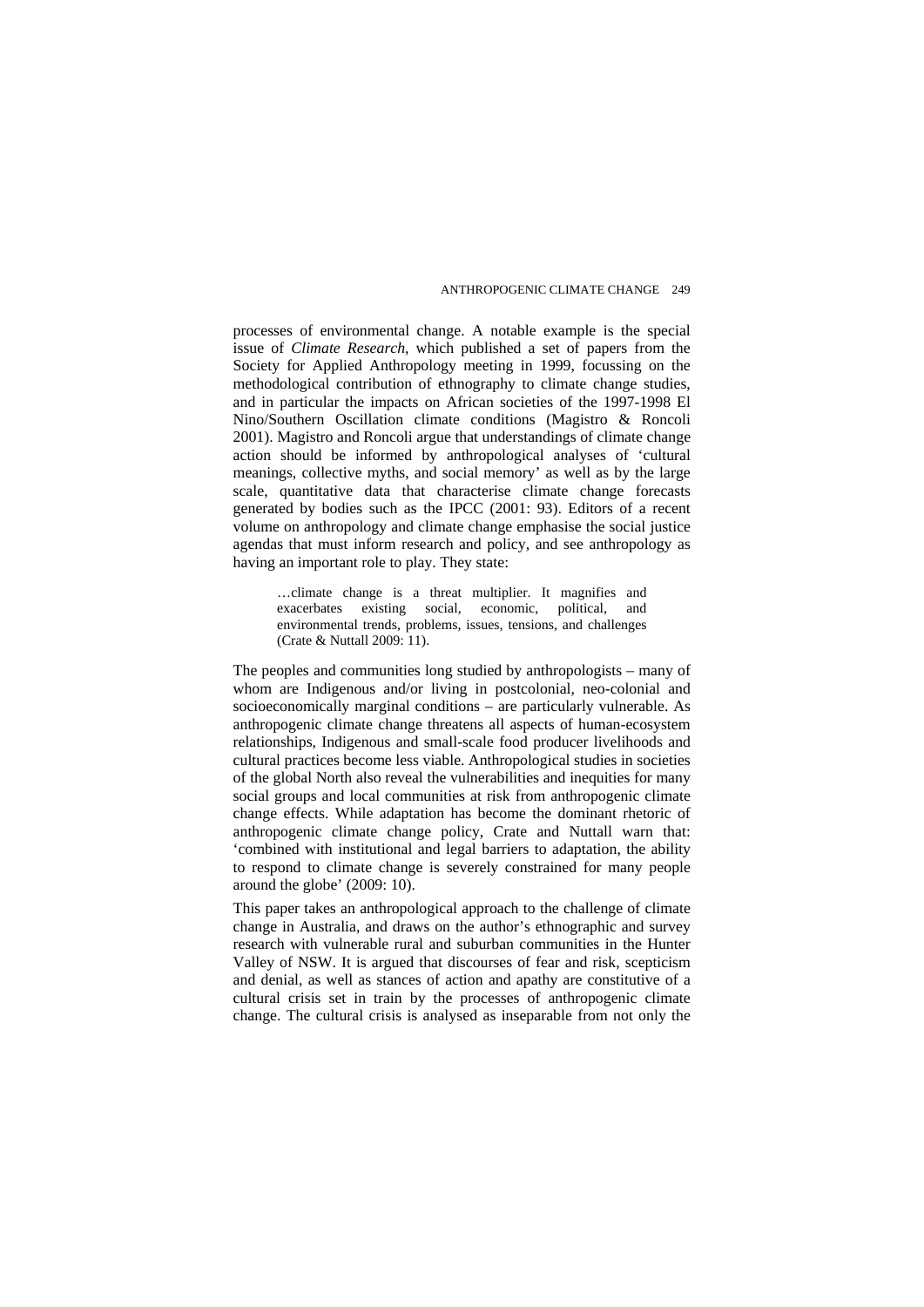material conditions but also the hegemonic consumer culture of corporate capitalism. These phenomena are analysed from the comparative perspective of Ernest Becker and other cultural theorists. The 'immortality ideologies' identified by Becker (1973) have assumed particular forms compatible with the carbon-intensive nature of consumer capitalism as a dominant cultural system in contemporary Australia and many other societies. In this light, climate change scepticism and denial are considered as significant cultural phenomena requiring anthropological analysis. Anthropology also provides the methods to understand the broader field of climate change concern and action in specific local contexts, as discussed below in relation to the author's Hunter Valley research.

### **Culture, Consumerism and Immortality**

Ernest Becker's stark analysis of the psychocultural underpinnings of human life worlds and the implications for human affairs was outlined in his two last books, *Denial of Death* (1973) and *Escape from Evil* (1975). He drew on depth psychology to argue that repression of anxiety about mortality, and perpetuation of the social collectivity are pervasive elements of all cultural worlds, whether religious or profane. In nonhuman species, the biological drive to "eat or be eaten" is the foundation of the quest to incorporate energy-power for survival. In humans, with their unique symbolic capacities, this has transmuted into the search for prosperity and the desire to transcend mortality, if not individually then collectively, and if not in this life then in its sequel. For Becker, 'culture gives man [sic] an alter-organism which is more durable and powerful than the one nature endowed him with' (1975: 3) and symbolic immortality is achieved through the "heroic projects" of culture (an idea derived from psychoanalysts such as Otto Rank, Erich Fromm and Norman O. Brown). In premodern societies, many of the heroic projects that constituted the immortality of the social group were based in religious systems that depended on the "practical technics" of generative ritual such as shamanism and totemic increase rites. These small-scale societies that lived in direct dependence on nature for subsistence evolved religions that typically embrace all of sentient and non-sentient existence in what Rose, speaking of contemporary Aboriginal Australians, has termed an 'Indigenous philosophical ecology' of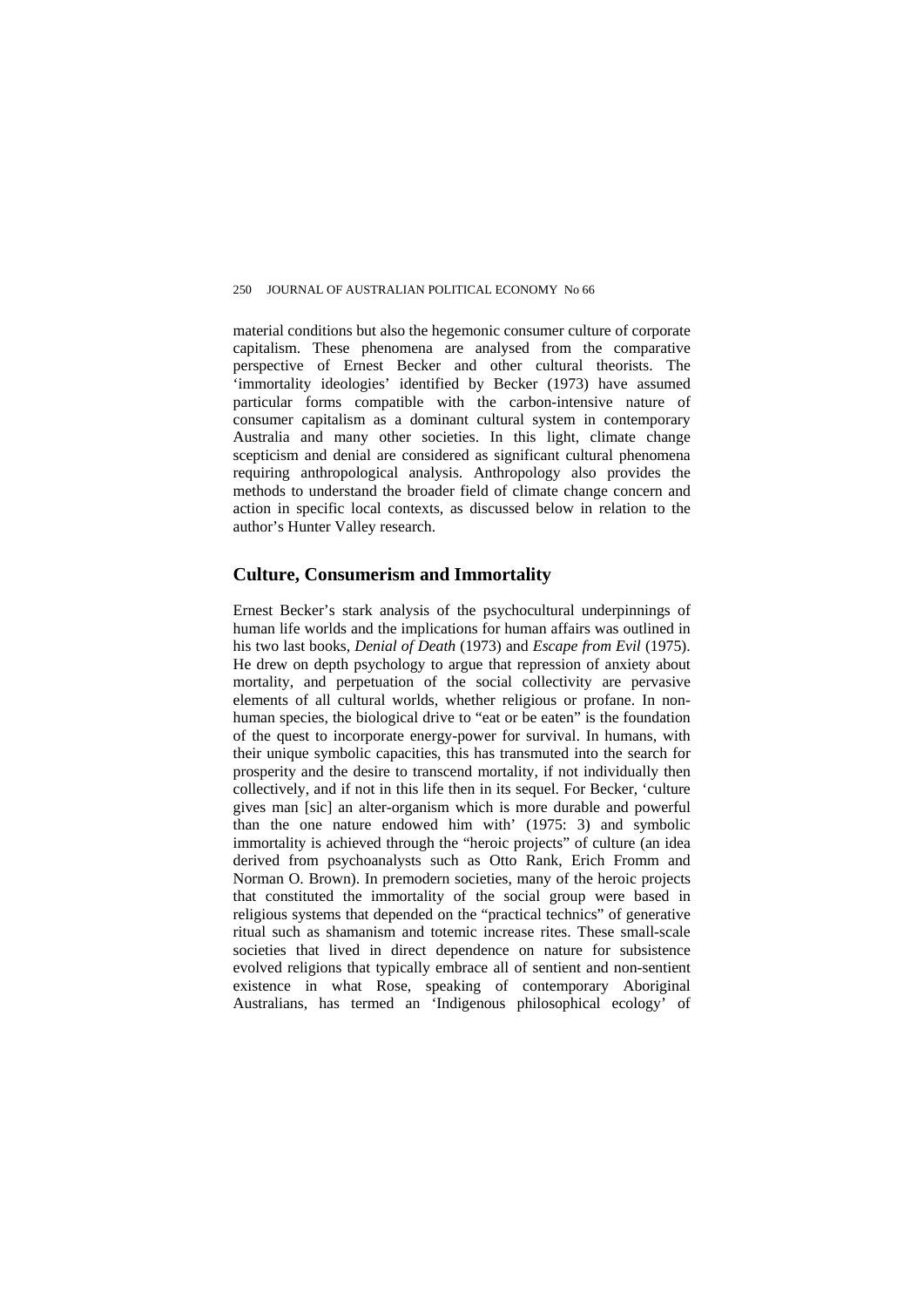'multiple, recursive connections' (2005: 302). While these societies are now valued by environmentalists for their low carbon footprint and values of interdependence with nature, their environmental impacts were not necessarily benign or neutral (see Flannery 1994).

Becker's theory built on the fundamental secularism of psychoanalyis as well as the cultural relativism of anthropology, in that he drew the parallels between profane and religious forms of immortality ideologies both historically and cross-culturally. In premodern societies, not just religion but many destructive activities, such as warfare and other forms of institutionalised violence, were significant forms of heroic culture. In the modern era, Becker focussed on the Christian societies of the Western world. He argued that there was effectively a transformation of religion as the dominant immortality ideology in the Western world after the Enlightenment. Christianity became repositioned in a more anthropocentric (humanist) world view, and became the foundation of a new kind of secular-humanist value system that emphasised individuals rather than collectivities, and worldly human activities rather than direct agency of the divine (Becker 1975: 69-70). Sociologist Max Weber's thesis on *The Protestant Ethic and the Spirit of Capitalism* is perhaps the best-known articulation of this thesis, applied to post-Reformation societies of Northern Europe (Weber 1955).

While Becker did not live to see the late twentieth century development of corporate capitalism and its cultural forms, he made some prescient comments about the 'Faustian pursuit' of secular-humanist immortality projects, the failure of science and democratic systems to eliminate economic inequality, and the risk of planetary environmental collapse driven by unfettered materialism (1975: 69-70). Central to the analysis of the current paper is the understanding of the capitalism-consumerism nexus that prompted Zygmunt Bauman to observe that the post-industrial era is characterised by a profound cultural shift from the productionoriented work ethic so tellingly analysed by Max Weber to the 'aesthetic of consumption' that indicates 'differences so deep and ubiquitous that they fully justify speaking of our society as a society of a separate and distinct kind – a consumer society' (2001: 311-312). Bauman, echoing Becker, asserted 'To consume also means to destroy' (2001: 311). For Becker, this destruction is understood as an immortality project of global scale, spreading wherever the relations of commodity capitalism permeate and reconstruct social identities, in societies both secularised and religious. The secular-humanist identity project of modernity – 'the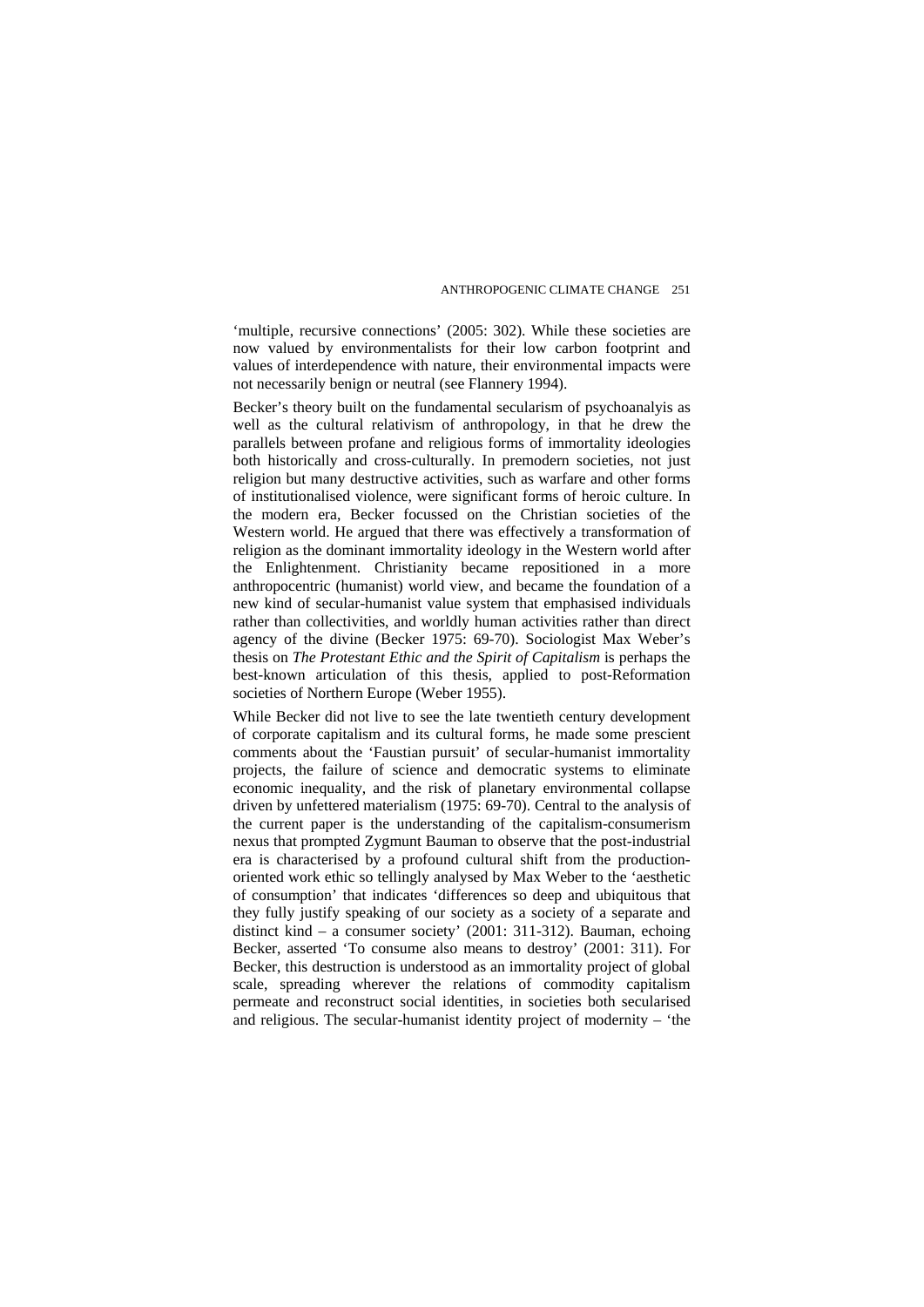task of 'self-construction': building one's own social identity if not fully from scratch, at least from its foundation up' (Bauman 2001: 316) is further harnessed to the protean desires of the consumer citizen.

Consumer societies are also cultural systems that sustain the myths of happiness and immortality through values and practices of acquisition, affluence, endless exploitation of nature, novelty, and perpetual renewal. While paid work may be drudgery for many, wages allow workers to exercise expanded consumer choices that are increasingly defined and experienced as freedoms, self-actualisation and ethical imperatives. Bauman has aptly encapsulated the heroic projects of consumer societies, which revolve around:

Seduction, display of untested wonders, promise of sensations yet untried but dwarfing and overshadowing everything tried before … Consumption, ever more varied and rich consumption, must appear to the consumers as a right to enjoy, not a duty to suffer. The consumers must be guided by aesthetic interests, not ethical norms (2001: 321).

This conceptualisation of consumer society is germane to the understanding of anthropogenic climate change as a cultural crisis in the contemporary world. Elaborate consumerist practices in the global North and affluent classes of the South (acquiring the newest, discarding the old, improving and renewing the body as a major life project, and associated rituals and beliefs) are ultimately at odds with negative messages about the future, including the spectre of a world destroyed by global heating of humanity's own making.

Bauman's work on consumption suggests the incompatibility of anthropogenic climate change messages with the aestheticised selfidentity of contemporary consumer citizens, while Becker's theory shows how deeply rooted the resistance to anthropogenic climate change may be through both individual repression and societal defences such as the aggressive scepticism of celebrities and political leaders, and consumption-friendly policies that increase rather than limit greenhouse gas emissions. These trends of resistance to anthropogenic climate change are discussed below.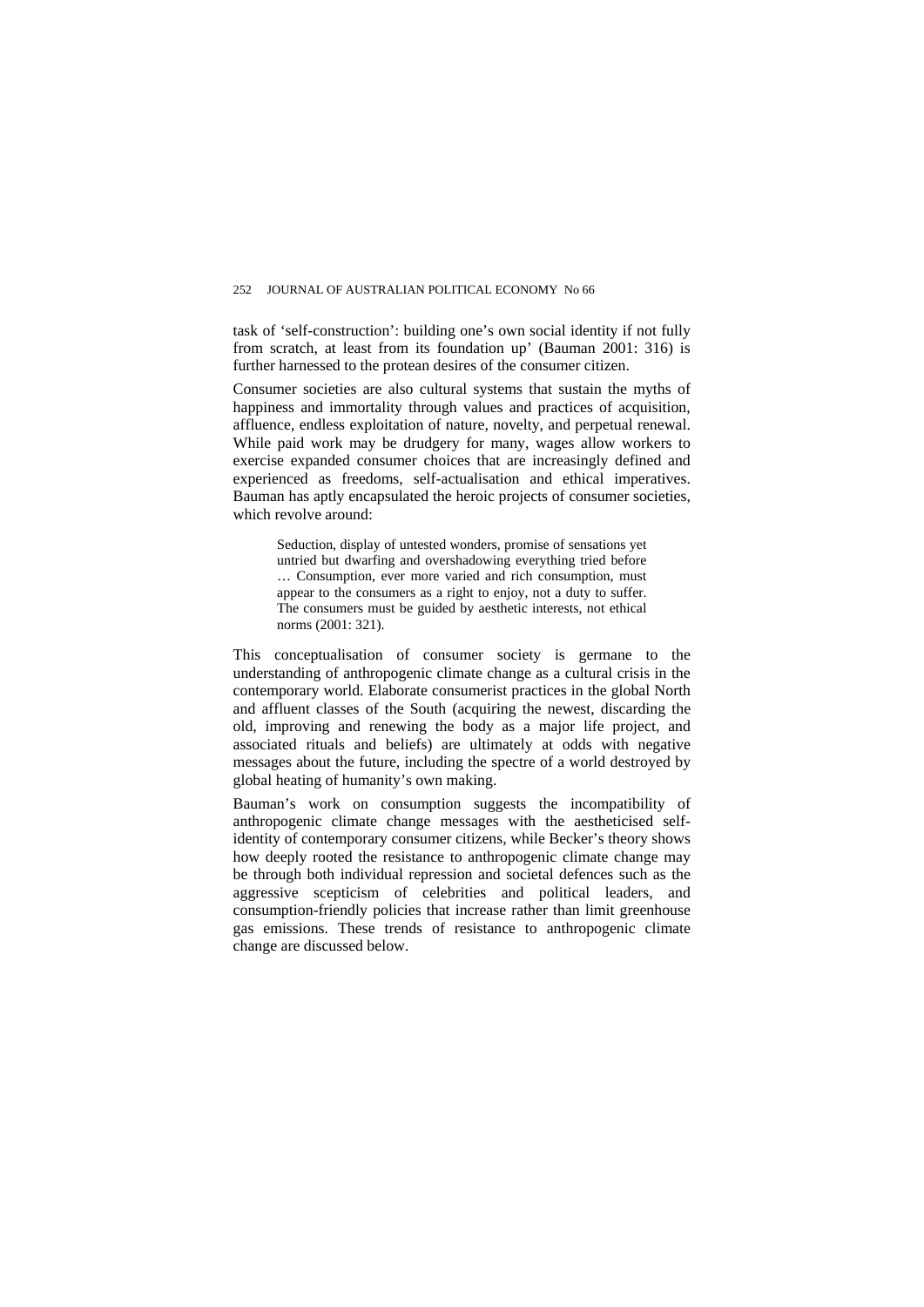### **The Cultural Dimensions of Scepticism and Denial**

Scepticism and denial are increasingly visible stances on anthropogenic climate change since scientific thought has become more assertive about the inexorability of the process. The global financial crisis has doubtless also contributed to the backlash against anthropogenic climate change, and the hardships thereby engendered give ready cause for an economic explanation of sceptical positions (e.g. Gore 2010). Companies that profit from fossil fuel energy give millions to campaigns against carbon taxes and other controls on emissions.<sup>[1](#page-6-0)</sup> The rise of celebrity sceptics in journalism, politics, science and religion in Australia and other countries is orchestrated and supported by a range of individuals and organisations with links to enterprises profiting from carbon-intensive industries and lifestyles. Mass media coverage of anthropogenic climate change is crisis-oriented, and recent high profile coverage has focused on report errors and shortcomings among climate scientists, even though these errors do not fundamentally challenge the scientific validity of the process (Adam 2010). Although the vast majority of the world's climate scientists support the IPCC's evidence for anthropogenic climate change (Anderegg *et al*. 2010) the high visibility and popular accessibility of sceptical positions, and prominent media coverage of relatively small errors and insignificant counter-trends creates confusion and doubt about the science in the wider population. As one participant in the author's Hunter Valley research commented:

We are getting brainwashed by a few scientists. We aren't getting the alternate view as we aren't reading enough of the science magazines.

In fact, the 'alternate view' is held by very few climate scientists, and there is little divergence of opinion about the basic processes in this large, interdisciplinary scientific domain.

Such opinions as the one expressed by the Hunter Valley resident above point to the hegemonic position established by groups with vested

<span id="page-6-0"></span><sup>1</sup> For example, ExxonMobil gave almost £stg 1 million (\$1.75m) last year to organisations that campaigned against controls on greenhouse gas emissions (The Australian 2010). Greenpeace (2010) has documented \$50million of contributions by the private US oil and manufacturing company, Koch Industries, to climate denial front groups.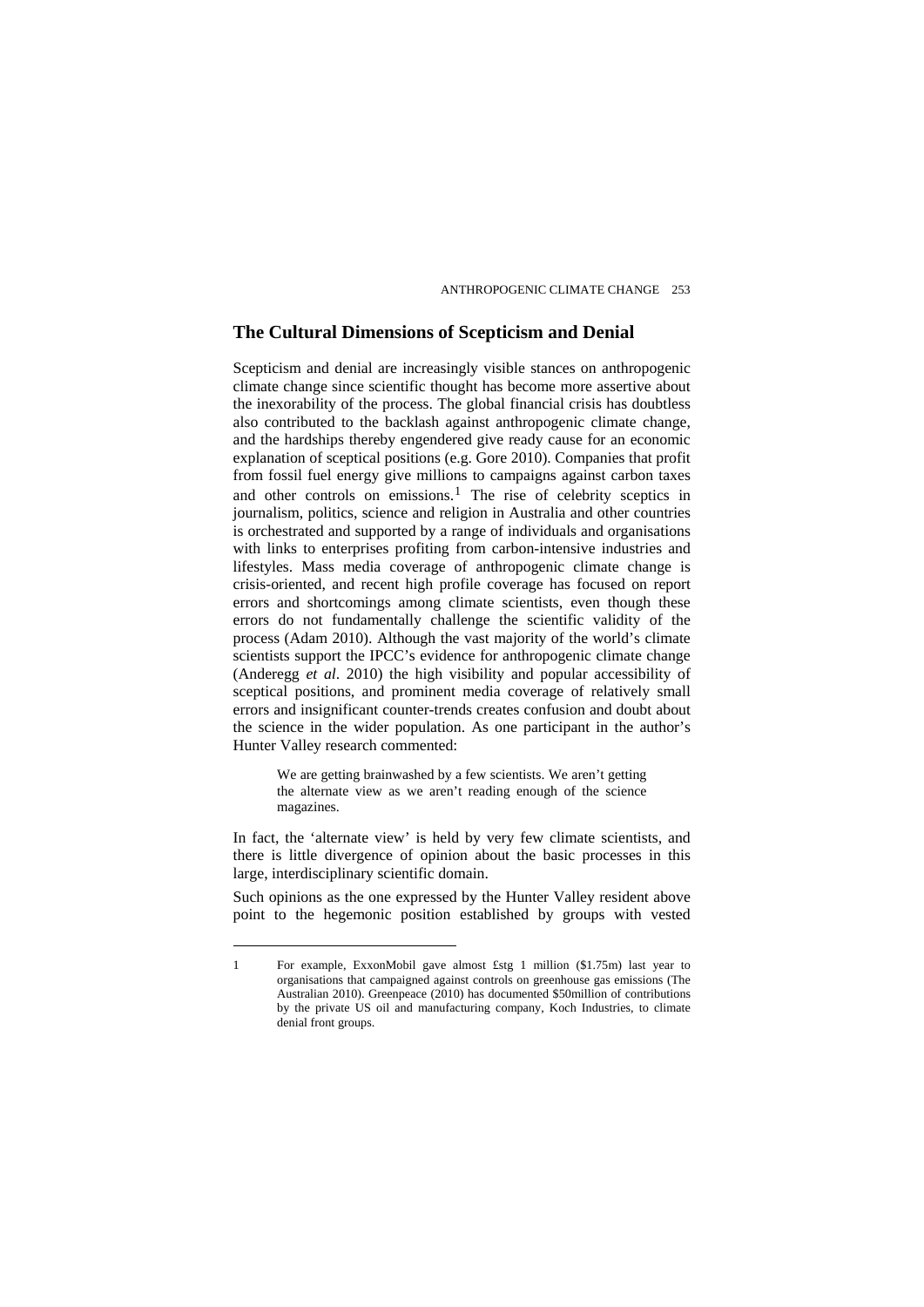interests in carbon. In historical perspective, anthropogenic climate change can be viewed as a result of the high level of material satisfactions achieved by an increasing proportion of the human species since the industrial revolution. The exploitation of carbon is the foundation of much corporate wealth in which many citizens of the global North share. The consumption of the wealth from carbon (such as mass produced goods and foodstuffs from all over the world, and fossilfuel based energy that gives modern life such ease for many) is the prerequisite of cultural inclusion and everyday pleasures in Australia and most other countries. Ernest Becker's theory adds the important element of irrationality and unconscious motivations to our understanding of scepticism and denial. In this view, carbon wealth underpins the "heroic" self-esteem boosting immortality projects of society's corporate executives, political leaders, and celebrities. The militant carbon profligacy promoted by sceptics and their supporters is a deeply denialist defence mechanism against intimations of mortality. Antonio Gramsci characterised hegemonic power relations as fluid and shifting relationships of consent more than coercion, both cultural and economic (1971). From a Gramscian perspective, celebrity sceptics would surely be counted among the organic intellectuals of the corporate capitalist class. The argument here is that sceptical discourse is overdetermined in the sense that it is sustained both by the psychocultural need to deny the fragility of human life worlds and by the capitalist imperative for endless exploitation of nature.

Environmentalists articulate positions that are counter-hegemonic but may suffer from the limitations Gramsci identified: namely, that subaltern intellectuals/activists, always on the defensive, struggle to articulate a coherent position against dominant groups (1971: 395ff). The cultural politics of anthropogenic climate change, viewed in this way, elucidate the problems encountered when advocates of amelioraton attempt to replace the life-affirming myths of consumer capitalism with 'no growth' and 'steady state economy' scenarios. While growing support for renewable energy and reduced greenhouse gas emission policies – which can be part of a prosperous, more efficient economy, as proponents of 'ecological economics' have argued – must be seen as a significant shift in societal discourse initiated by environmentalist thought, the economic and political effects are still very limited in Australia, 'one of the world's carbon-fuel superpowers' (Hartcher, 2009; see also Manning 2009; Gittins 2010; Daly 2008). In Australia today, the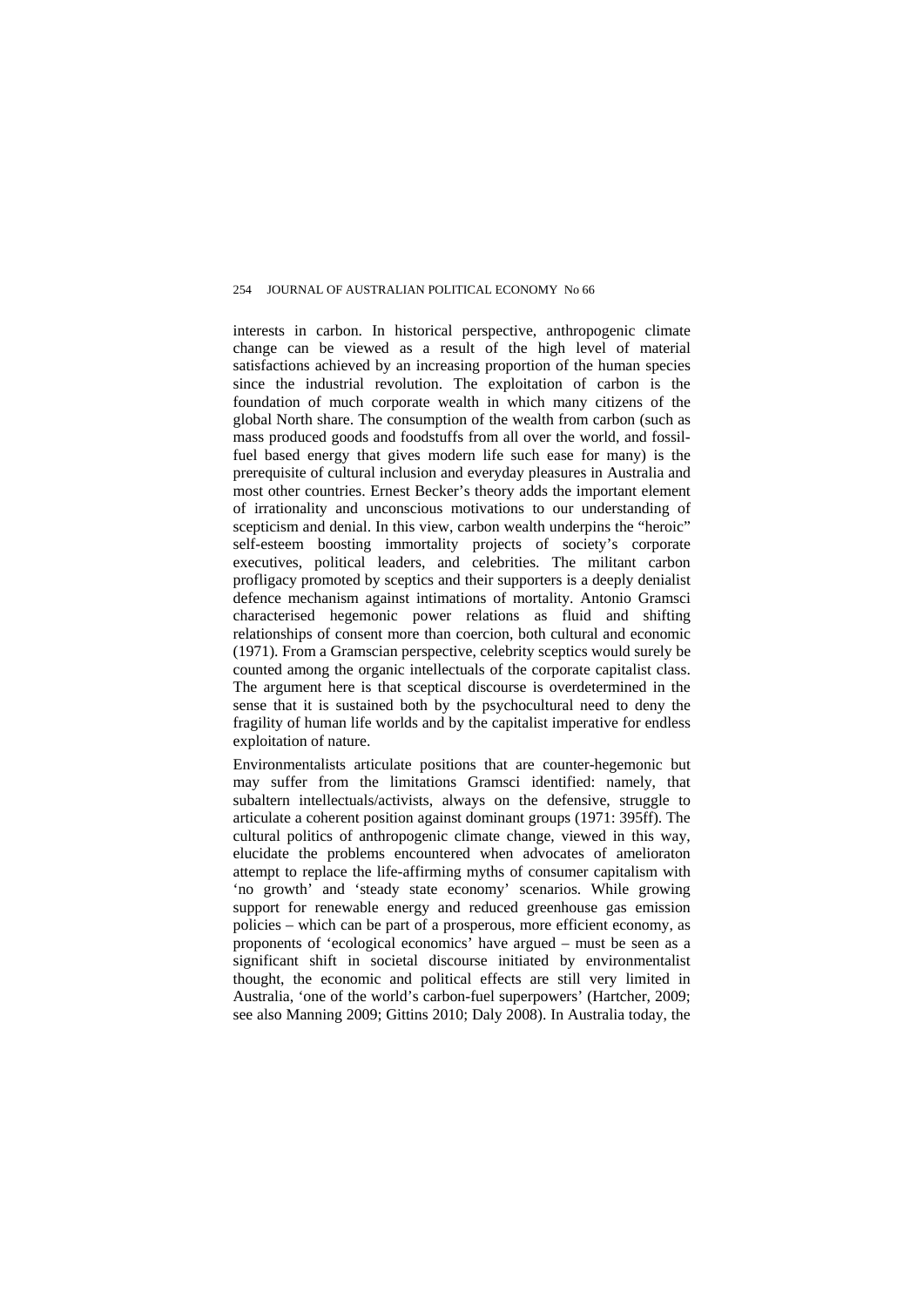dominant symbolic systems, religious or secular, do not contest the lifeaffirming messages of fossil-fuel fired consumer culture. Indeed the new forms of Charismatic Christian denominations that are gaining adherents are often described as "prosperity gospel" (Kalder 2010).[2](#page-8-0) With roots in right wing US politics, these doctrines have assimilated neoliberal values, preaching rights to unfettered market competition and freedom from government regulation. Wealth is a sign of divine favour, a precursor of redemption in the "end times" to come. The Christian message of simplicity and humility sits on the margins of the mainstream churches' values, while those experiencing poverty and misfortune are the subaltern subjects of the churches' parallel welfare system, in need of recuperation into affluence.

Recent Australian polls suggest that the prominence of sceptical viewpoints may not be having as significant an impact on the electorate as their stridency may suggest. Many voters favoured implementation of government policies to address anthropogenic climate change prior to the 2010 Federal election. Polls taken during the period of the election indicate that there was dissatisfaction over the Labor government's withdrawal of the Emissions Trading Scheme (ETS) legislation in the lead up to the vote, and this was decisive in the loss of electoral support (Hartcher 2010). A similar affirmation of climate change concern and support for government action has been documented in recent US surveys (Krosnick 2010). General population attitude surveys in Australia and other Western democracies document a decline in the level of climate change concern in the last few years that seems at odds with the above mentioned electoral response in Australia to the withdrawal of the ETS. These surveys are structured however not around specific election policy issues but around questions that ask respondents to rank the seriousness and anticipated personal impacts of climate change and global warming, often in relation to other issues of concern.[3](#page-8-1) An Australia-wide poll by the Lowy Institute for International Policy found that 48% of respondents in 2009 agreed that 'global warming is a serious and pressing problem,' compared to 68% in 2006 (Lowy Institute for

<span id="page-8-0"></span><sup>2</sup> Australian statistics on the growth of Pentecostalism and other Charismatic Christian denominations can be found at Australian Bureau of Statistics (2010).

<span id="page-8-1"></span><sup>3</sup> Krosnick (2010) has convincingly argued that some of the documented decline in climate change concern can be attributed to poor construction and interpretation of survey questions.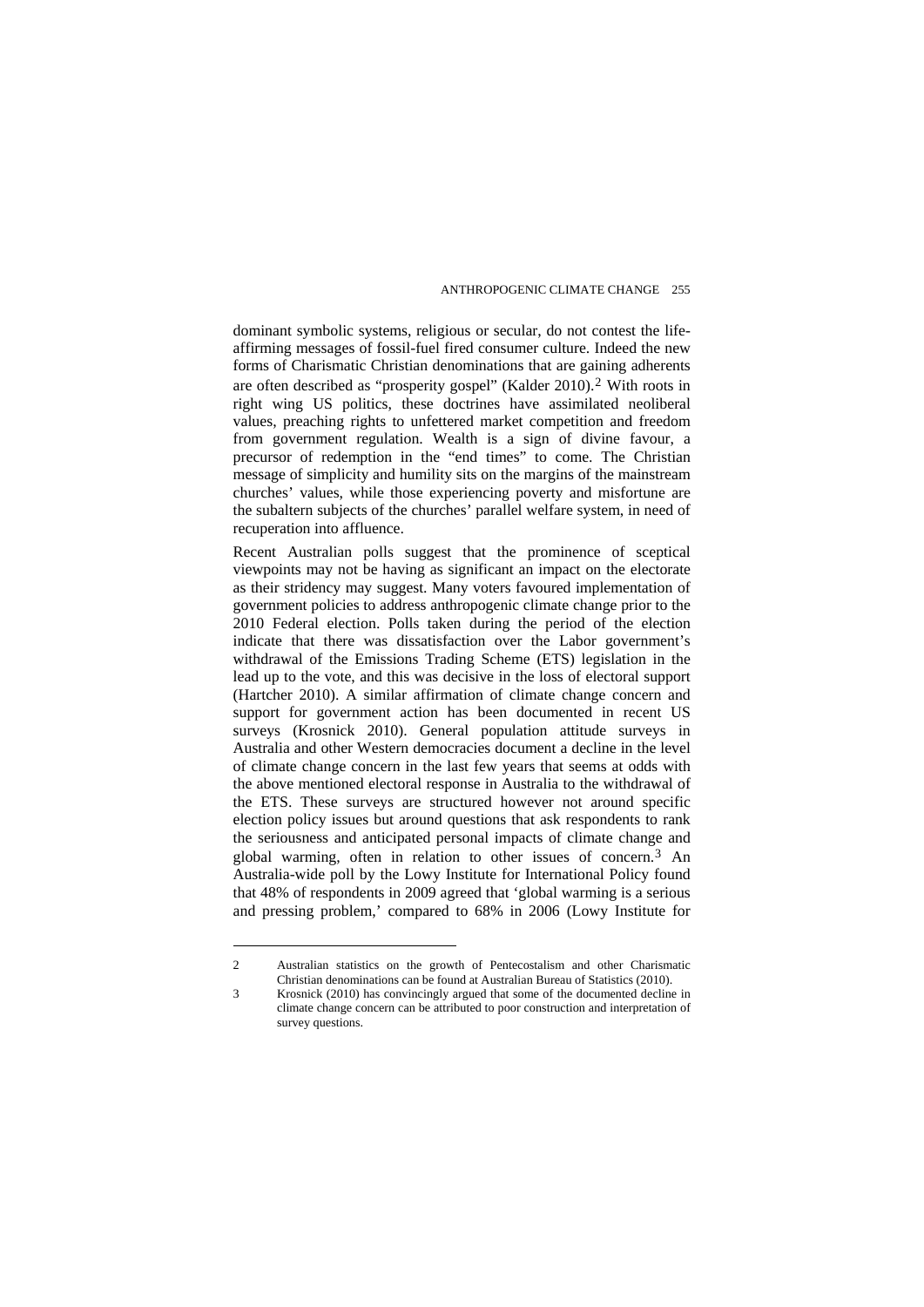International Policy 2009). In the USA in 2010, 48% of Americans agreed with the converse statement that 'the seriousness of global warming is generally exaggerated,' up from 41% in 2009 and 30% in 2006 (Newport 2010). In the Hunter Region, NSW, 64% of people surveyed in 2009 agreed that climate change would have a direct impact on their lives in the next 20 years, compared to 80% in 2006. This decline of concern is not necessarily the same as anthropogenic climate change scepticism or denial. It may be related to the reprioritising of "worry" in the wake of the global financial crisis and to the crisis fatigue factor of such a long-term phenomenon as climate change. More simply, it may be related to the experience of beneficial changes in weather conditions (*i.e.* the 2008 lifting of the severe drought in NSW and extremely hot dry days that accompanied it) that has also been well documented in international surveys as shaping people's views on climate change (Krosnick 2010).

The complex and apparently contradictory domain of popular climate change thinking, as exemplified in mass media coverage, polls and surveys discussed above, raises specific questions about the cultural meaning of anthropogenic climate change, and perceptions of threat and risk, that are amenable to qualitative and ethnographic study in specific localities and communities.

## **Anthropogenic Climate Change and Hunter Valley Residents**

Climate change is a process that is almost designed to create apathy or scepticism (in that it is not readily perceptible, and has a long time frame of occurrence and many distant effects). However in many localities, environmental changes (in weather, seasonal patterns, water supply, species distribution and crop cycles) have become an experienced reality with deleterious effects all too apparent. The author and colleagues have been studying social and cultural impact of climate change in rural and suburban Hunter Valley communities since 2008.[4](#page-9-0) The methodology for

<span id="page-9-0"></span><sup>4</sup> This research is funded by Australian Research Council Discovery Project DP0878089 (Climate Change, Place and Community: An Ethnographic Study of the Hunter Valley, New South Wales), as well as by the University of Newcastle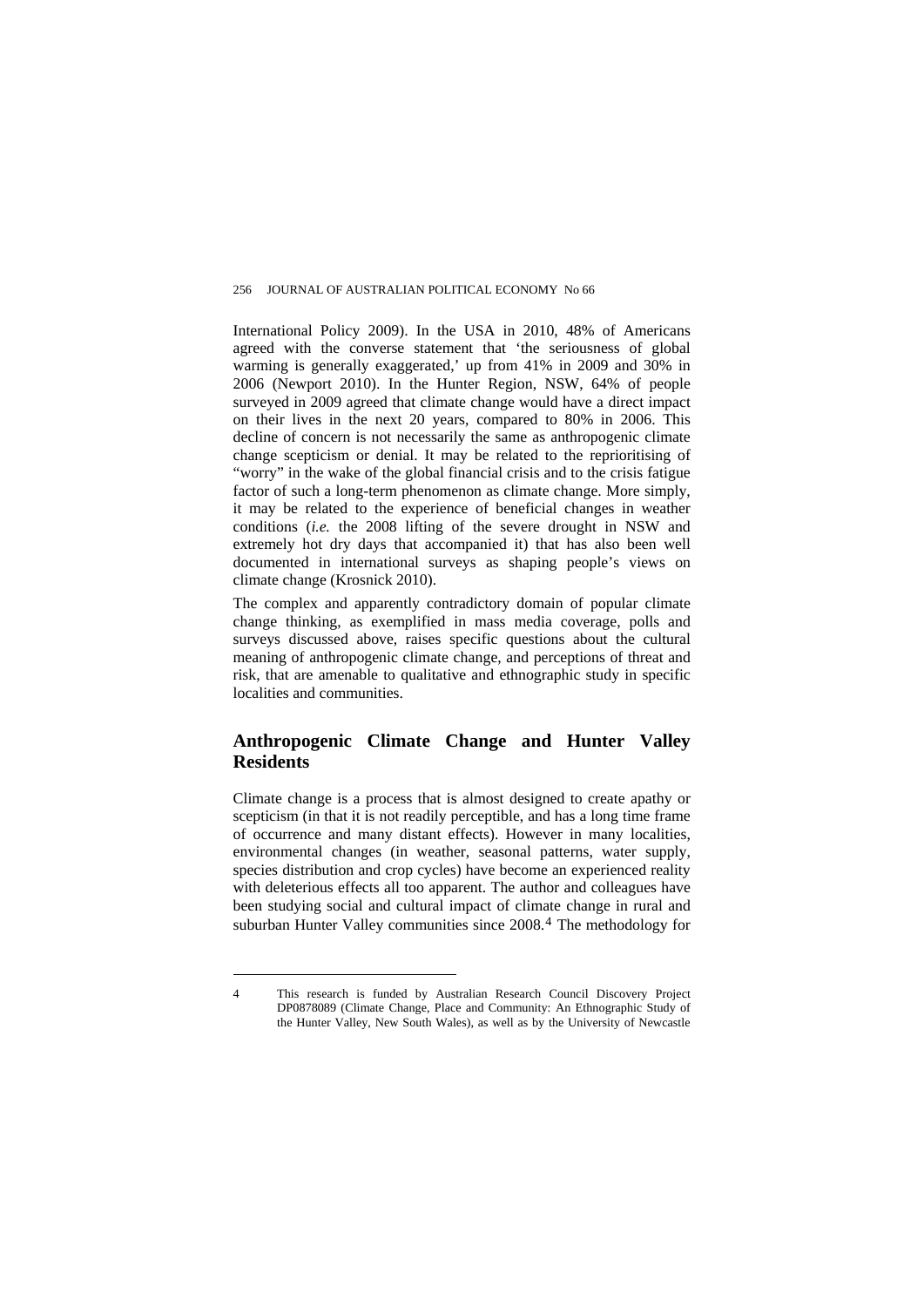the study includes a longitudinal survey of residents' attitudes and practices concerning climate change, and ethnographic fieldwork in selected localities, organisations and groups of three areas: Upper Hunter (rural and heavily coal-affected), Lake Macquarie, and Newcastle (sub/urban, coastal). The broad research questions that inform the study enquire into the lived experience of climate change and global heating; construction of and actions on climate change in contrasting local communities and groups; the understandings of landscape and the biophysical environment in relation to climate change; and the relationships between different community structures and place-based political actions that are arising in response to climate change.

In a 2008 survey<sup>[5](#page-10-0)</sup> carried out by the author and colleagues,  $1162$  rural and suburban residents in three Hunter Valley locations (Upper Hunter and Lake Macquarie – the latter divided into households from high risk suburbs and controls from non-high risk suburbs – were interviewed by telephone about: their observations and interpretations of natural events in their area (storms, drought, hotter days, fires, loss of species, changes to seasons); their level of concern about these changes; their concerns about climate change impacts in the future; actions they are taking to reduce climate change effects; and ethical values about the environment. At the end of 2008, 30 - 60% of respondents in the three areas were observing a higher frequency of weather conditions that are considered core climate change indicators—heat, drought, more intense bush fires and storm/flood severity. When asked about loss of native plants and animals/fish, there was a strikingly similar pattern of answers in the three areas, with 30-40% of respondents observing species loss. However, a significantly larger proportion of Upper Hunter people observed mature trees dying (55% vs 30%). The majority or survey respondents (55-75%)

School of Public Health and the University of Sydney Department of Anthropology. Co-investigators are Glenn Albrecht and Nick Higginbotham.

<span id="page-10-0"></span><sup>5</sup> Respondents were randomly chosen within three groups: Upper Hunter residents, "in town" and rural households (total 385 respondents); Lake Macquarie households in suburbs at high risk of sea level rise and storm inundation (395 respondents); and a Lake Macquarie control group, not in risk suburbs (382 respondents). Demographically, respondents across all areas tended to be older (median age 52-61 years), were long term area residents (median 20-27 years), and female (55-63%). A lower proportion of the Upper Hunter sample were retired (26%) compared with Lake Macquarie high risk (44% retired) and control areas (34% retired). The survey was carried out by Hunter Valley Research Foundation using in December 2008. The second survey will be undertaken in February 2011.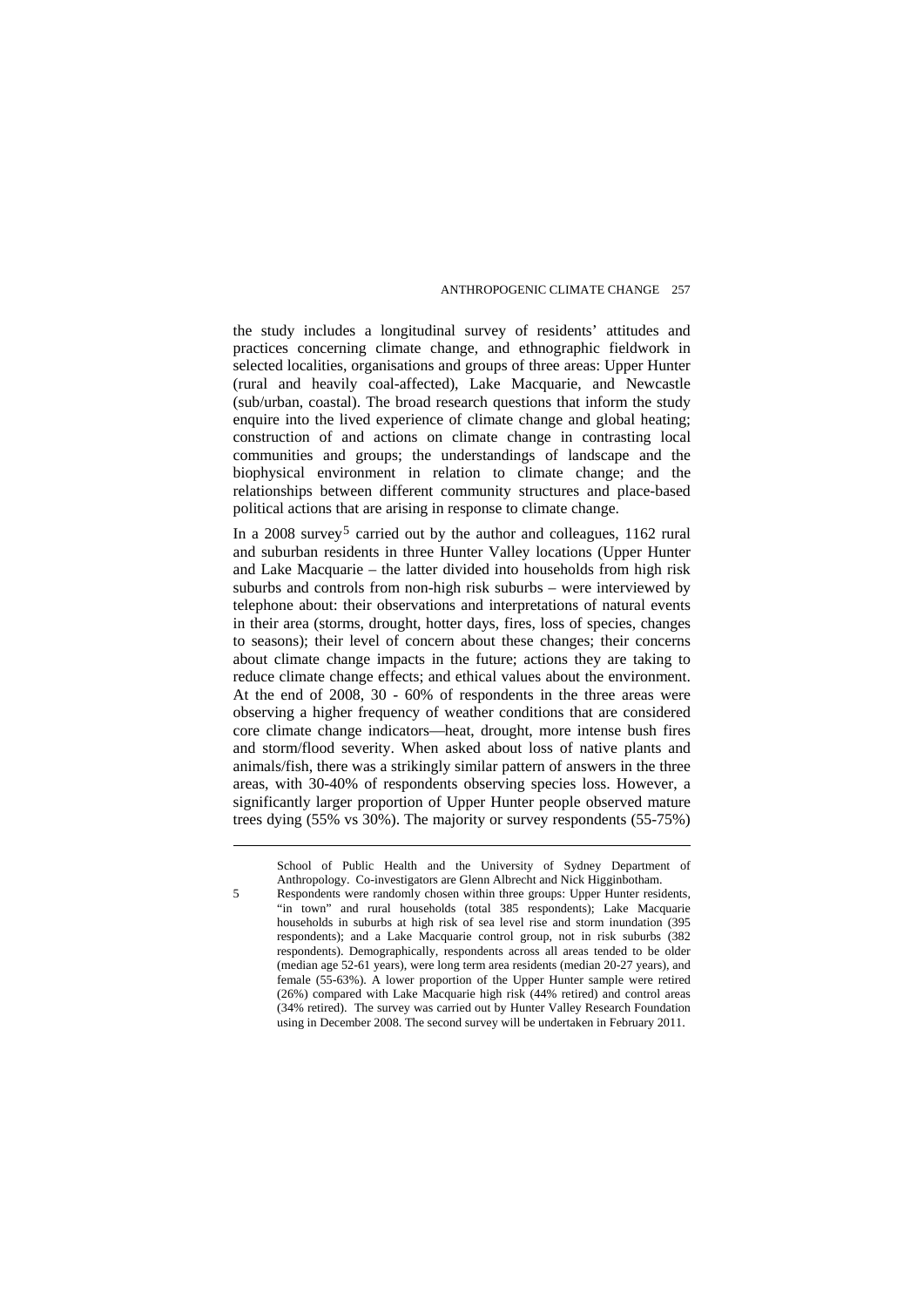#### 258 JOURNAL OF AUSTRALIAN POLITICAL ECONOMY No 66

witnessed changes in seasonal patterns and the usual rhythms of nature, while about 27% of Lake Macquarie residents noted sea level rises along sea or lake shores.

Almost 70% of respondents had concerns about adverse natural events over the next 20 years, and Upper Hunter rural residents were very concerned about hotter days and droughts. Nearly all respondents considered a number of climate change impacts to be likely over the next 20 years, including: increase in council rates; heat stress; rise in cost of insurance, food and water; community disagreement about how to deal with climate change; hardships for low income people; loss of plant/animal species; and, for Lake residents, low lying properties being flooded more often. Differences in perceptions of impact emerged among high risk Lake Macquarie residents, who saw a greater likelihood that their property values would decline (51%) along with their household's economic well-being (67%). In the Upper Hunter, almost 80% of residents predicted farmers being forced off their land.

While awareness and concern about adverse natural events and future impacts are notable in this sample of Hunter Valley residents, they do not necessarily attribute these changes to anthropogenic climate change. Almost 50% (567/1162) of respondents made optional comments at the end of the survey. The most commonly recorded comment (102/567 or approximately 18%) was the invocation of "natural cycles" or "natural cyclical change" to explain changes in weather patterns or to argue against the idea of anthropogenic changes, as the following quotes exemplify:

I reckon climate change is a natural cycle. We move from one ice age to the next and that is our natural cycle.

When I was young and at school we were taught that these changes come automatically. We were told the equators were once frozen, so changes are going to happen. It is just nature and there is nothing we can do about it.

[Climate change] has not affected anyone yet, mostly just natural cycle. We will know in 100 years whether it is happening.

Climate change is part of the natural rhythm of the earth and plants and animals have always had to adapt.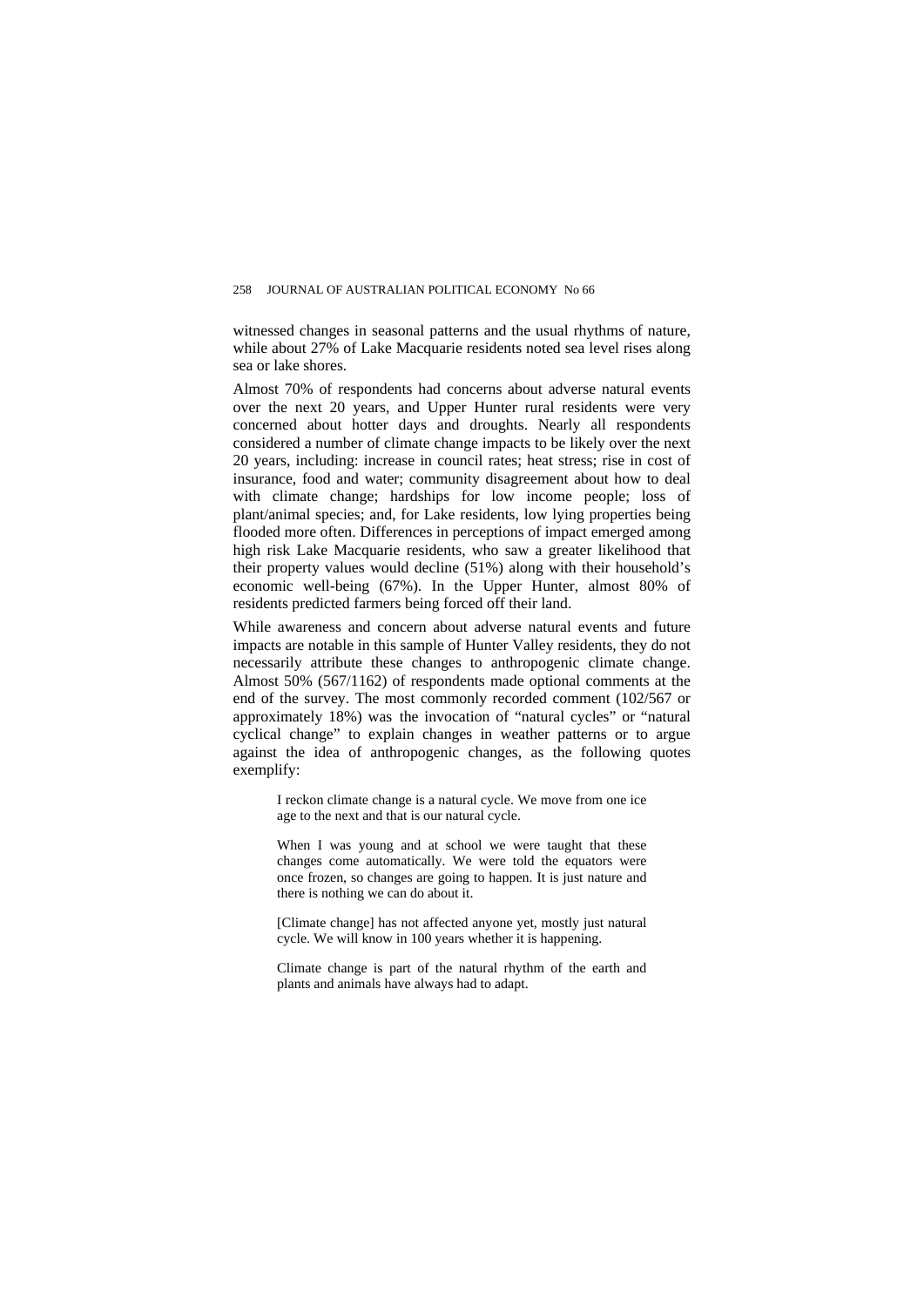While such views do not deny the reality of climate change, they are sceptical of its human causes. There is an emphasis on a non-linear view of time that counteracts the purportedly dominant linear orientation of Western time constructs, and perhaps more significantly the linear trajectories of Apocalyptic cosmologies.

Some 'natural cycle' commentators were nonetheless committed to saving the planet, as the following quote illustrates:

Basically I think climate change is a cyclical thing and I do not think that we can do much but we should be *looking after the planet* that we have got to the best of our ability by saving resources recycling and reducing energy use.

Stronger sceptical views (ie. doubts about, or outright disbelief in, climate change) were expressed by 79 commentators (14% of comments). Arguments by those who expressed sceptical views about climate change included: not enough evidence, or conflicting opinions of scientists; geological or other records do not support climate change; physical evidence from the past not in tune with scientific explanations; exaggeration or scaremongering about climate change. The following are illustrative comments:

Load of crap… world going through a cycle … kangaroos need culling …wild pigs are a problem … foxes and rabbits are a problem … greenies are stuffing the country. If we get rid of the coal Australia will be stuffed, it helps the economy.

I just feel that they are pulling the wool over our eyes a bit, the government.

I think climate change has been sensationalised by people like the Greens and the media and people are over reacting. Federal and local governments are using it as an excuse to charge people unnecessarily and to travel overseas at taxpayers' expense.

The following commentator combined two sceptical arguments in the one comment: his lived experience of the environment, and cynicism about government motives in endorsing the climate change evidence:

I don't believe there is a climate change. It is just a phenomenon of the natural climate changes that we get. I live on the water and I notice the water is lower than it used to be. I also believe the government is using climate change to get more taxes from us.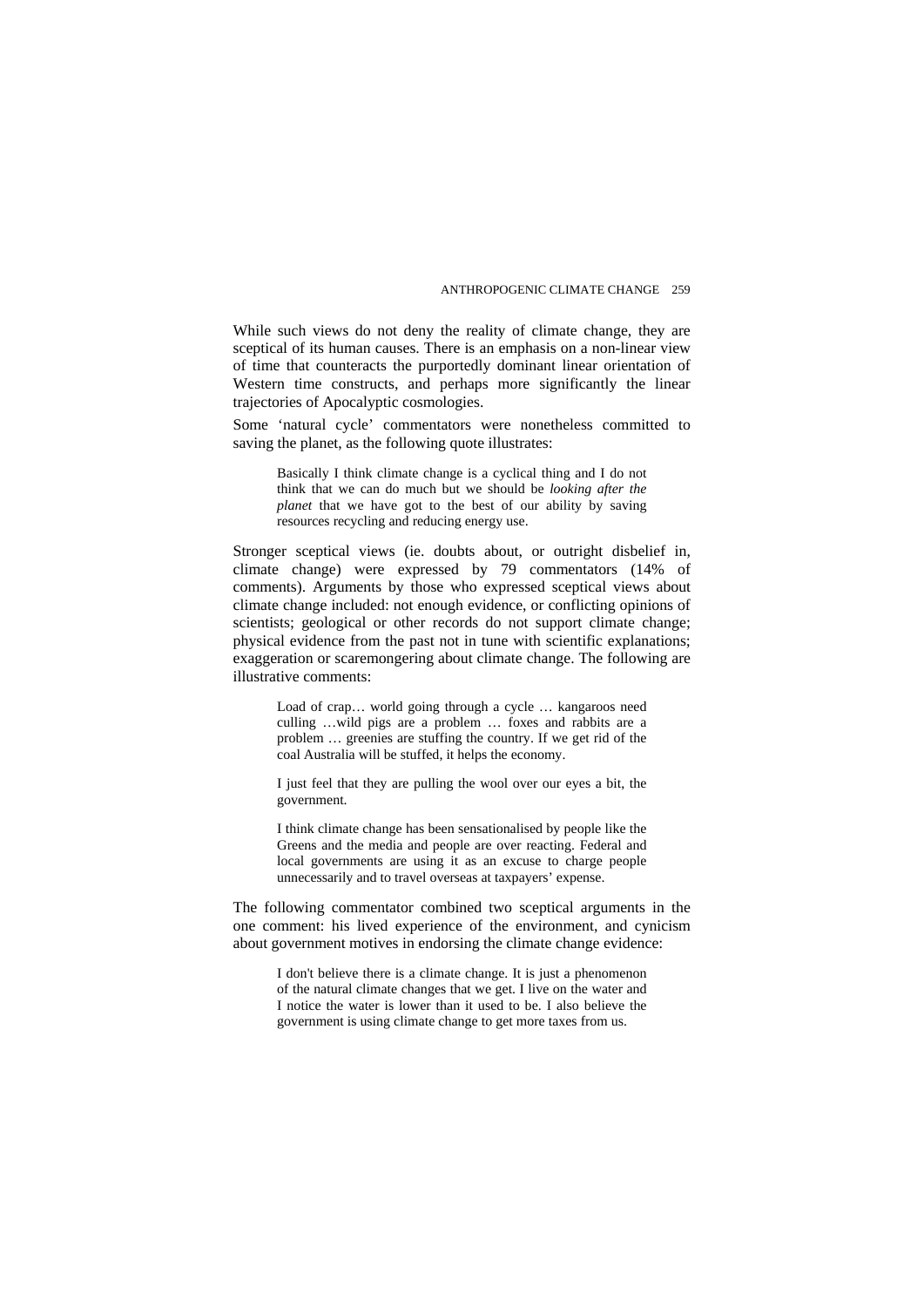Some comments strongly reinforced the frequent survey responses (30% to 75% depending on area and phenomena observed) regarding changes to the natural environment that gave reason take climate change seriously:

I think it has been very obvious in this area. We moved up there 30 years ago. They have seen a dramatic change: hotter years, less rain, different species of plants have come into the area.

I have noticed birds breeding earlier and it turns you off walking because magpies are out earlier.

Only that it's already here and we are a bit late doing anything about it. We are on a horse stud property - already seeing the impact of it. The breeding season of horses is affected by the drought because the drought has affected the pasture ultimately affecting the property.

Direct experience of changes to weather and natural environment appear to be a strong indicator of climate change concern, which may or may not be associated with affirmation of anthropogenic causes. In the northern hemisphere, the cool wet weather conditions of 2008 (with the coolest average earth temperature since 2000) appears to have contributed to a decline in climate change concern, but as Krosnick (2010) points out, this response may well be temporary as earth temperatures continue the overall warming trend.

## **Future Action**

The leadership challenges of a constructive response to anthropogenic climate change are considerable. Most political leaders in Western democracies have failed to meet the political challenges of anthropogenic climate change, being themselves hostage to the vested interests of carbon-intensive economies and the cultural values of consumerism, market competition and resource intensive growth. Major international political initiatives have not met their core goals, or have been inconclusive, as the 1997 Kyoto Protocol, the 2009 UN Climate Summit in Copenhagen and the 2010 Convention on Biodiversity Conference demonstrated (Mander 2010; Monbiot 2010). This is despite the ongoing momentum of the IPCC and many organisations and agencies directed to scientific understanding and policy innovation on smaller scales.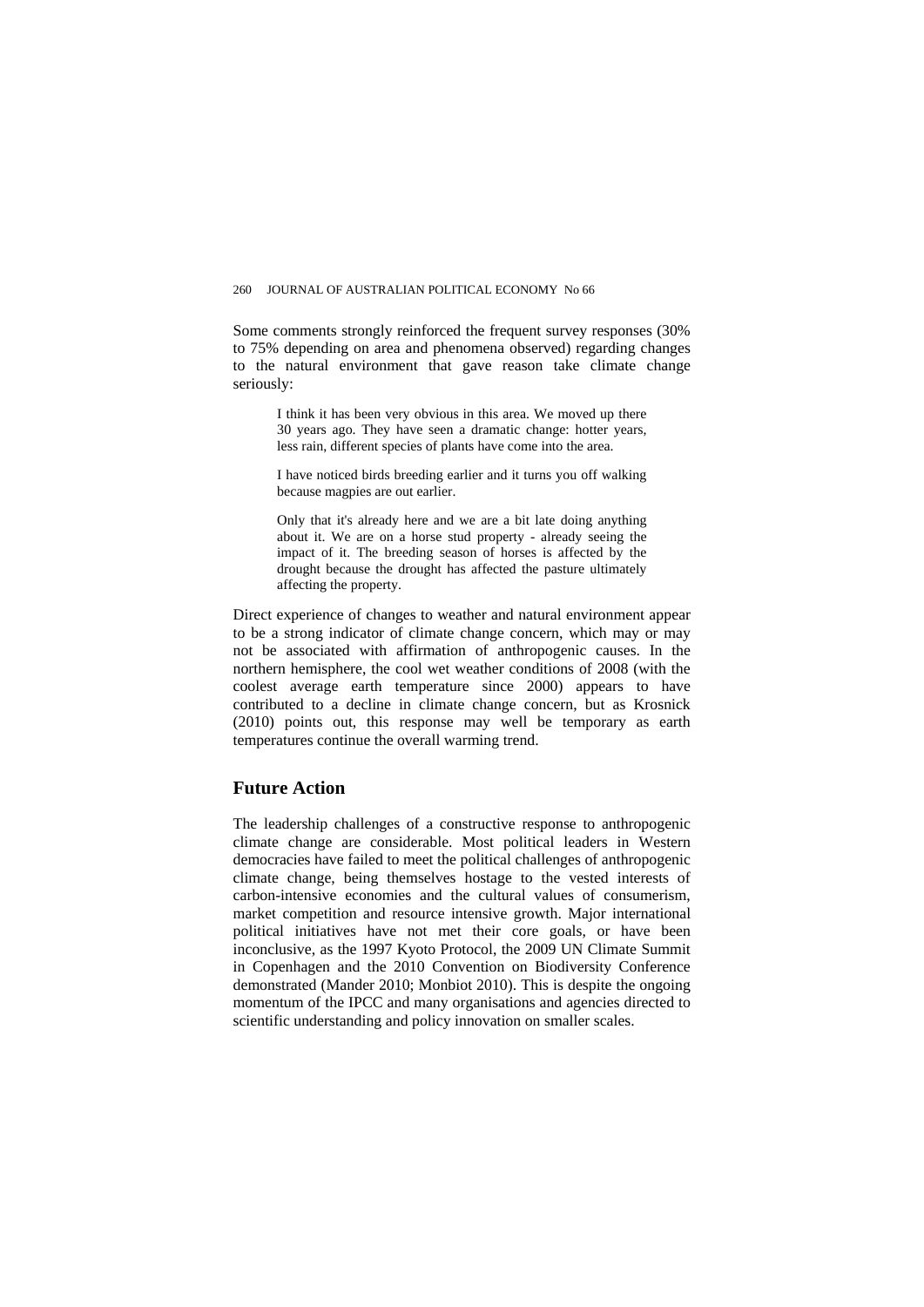Surveys of people in affluent societies show that these consumers of high-carbon lifestyles have already made, or intend to make, some changes to their way of life at the household level (Krosnick 2010). The majority of people surveyed in the Hunter Valley (almost 70%) were already taking some action to reduce climate change effects. Patterns of action did not vary in the three study areas. The majority of respondents said they were already taking steps to: reduce home energy and water use; change buying habits; and, grow drought resistant plants. About a quarter of respondents said they were seeking further information about climate change before making decisions, were modifying their homes to avoid flood damage (in the Lake Macqarie high risk suburbs only), and were encouraging action within organisations of which they were members. These responses were also expressed in the optional comments. There was an emphasis on better education for communities, sustainable living and less energy use, as the following comments illustrate:

People should use less resources, which I don't think many are doing right now. People are buying too many unwanted things and they should stop blaming government and other authorities.

People just take it for granted that it's not going to happen. We need more info, more seminars for the ordinary people so they understand how important it is.

All of my Christmas lights are operated by solar power. More people should be using solar power.

Actions that few respondents endorsed included changing jobs or becoming involved in protests or climate action groups, although 40-45% said they were changing their travel habits and taking individual action such as writing to authorities. About a quarter of respondents said they were seeking further information about climate change before making decisions, were modifying their homes to avoid flood damage (Lake Macquarie high risk group only), and were encouraging action within organisations of which they were members.

These findings broadly conform to the findings of the Hunter Valley Research Foundation's annual surveys of residents' environmental attitudes. In 2009, the large majority of 323 randomly selected Upper Hunter respondents reported they were already making efforts to reduce energy use (90.2%), water use (83.4%), and the amount of rubbish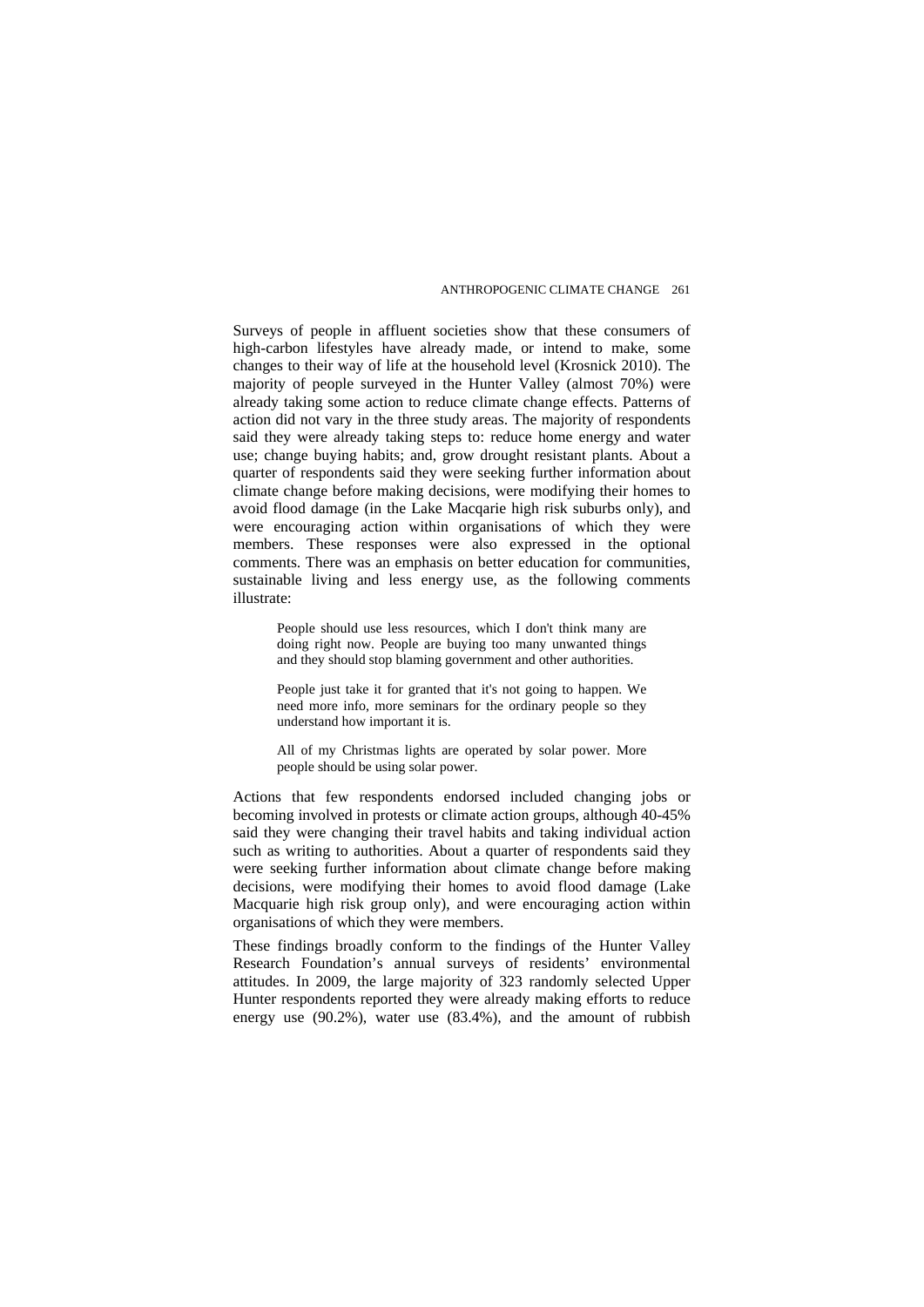produced (84.3%) in their homes. Only 6% said they had written to a newspaper, local council, or government department about an environmental issue, and only 2% said they had taken part "in a rally or protest about an environmental issue" (Hunter Valley Research Foundation 2009b: 10). Survey results for the entire Hunter Region survey were similar, with a small but slightly larger minority saying they engaged in letter writing or rally participation, and a large majority saying they engaged in a range of household sustainability measures (Hunter Valley Research Foundation 2009a: 8).

These actions by householders suggest a willingness to change some everyday practices where not constrained by issues of cost and feasibility (such as changing jobs or using public transport in rural areas). They also suggest that there are sufficient concerned citizens to exert pressure on government climate change policies and, as in the US, the evidence seems to be that there is an unusually high level of agreement on the need for action (Krosnick 2010). In the Hunter Valley, the level of government that has proven most responsive to climate change risk is the local councils, who are responsible for much of the municipal planning, building codes, local infrastructure and a range of community services. Lake Macquarie Council, with thousands of households and coastal zones at high risk of sea level rise by 2100, has adopted proactive policies including extensive environmental education, a 'Sustainable Neighbourhoods' program, and a range of flood, sea level and natural disaster preparedness plans, as well as waste minimization, landcare and carbon footprint reduction schemes. The number of concerned residents in these high risk areas is relatively large and cohesive compared to other areas where there is no widespread perception of personal or household risk.

The author's research with civil society groups active on environmental issues in the Hunter Valley found that beyond the household, people will mobilise politically around specific issues of community concern. These most notably are threats to land (as a source of identity, Indigenous and non-Indigenous), property values and livelihood, and health (especially the health and welfare of children). Examples of recent issues that have created local protests, action groups and organisational alliances include the Southlakes Communities against the Mine (SCAM) opposition to the Centennial Coal Company's Awaba coal mine open cut extensions on the grounds of air pollution, children's health and environmental damage; the protests against the Anvil Hill/Mangoola mine in Wybong (Connor *et*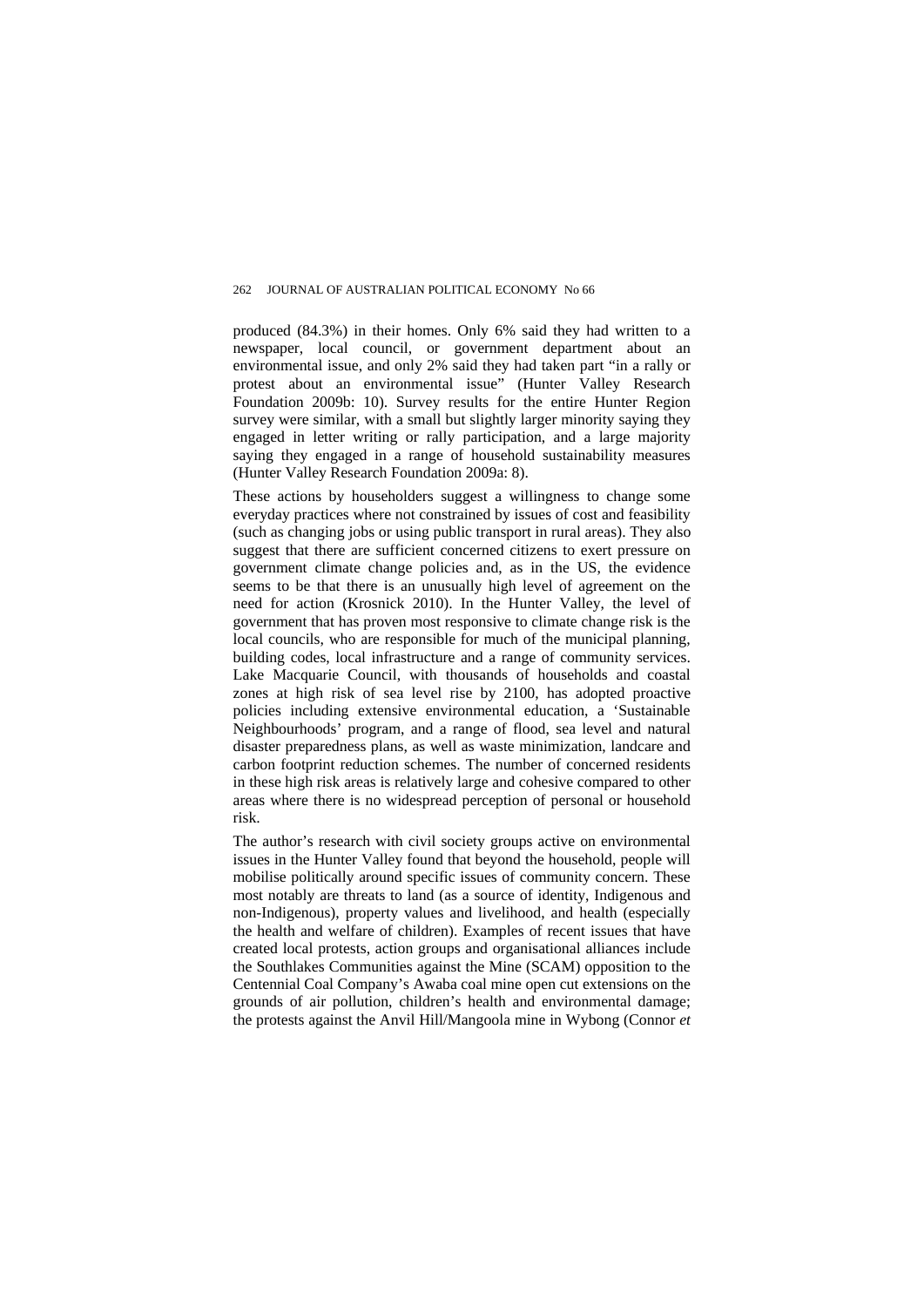*al*. 2009); ongoing resident coalitions to fight cumulative air pollution, water source destruction and adverse health effects from intensive coal mining in the Singleton/Camberwell area (Australian Broadcasting Corporation 2010; Higginbotham *et al*. 2010); and the Hunter Thoroughbred Breeders Association campaign for a moratorium on new mining and coal seam gas development in the Hunter Valley.

While the state government, industry and trade union endorsement of unrestricted mine expansion in the Upper Hunter valley continues unabated, there have been important tactical victories in these local struggles, many of whose proponents have joined forces with climate action groups (see Connor *et al.* 2009). Some of the successes include electoral changes (e.g. voting out a state Labor member in the Lower Hunter who was perceived as insufficiently supportive by Southlakes residents fighting a coal mine development); more representatives from local environmental action groups elected to local government; droughtresistant farming practices; sustainable lifestyle initiatives such as Transition Towns; and citizen legal challenges (such as the successful citizen challenge in the NSW Land and Environment Court on the basis that the Anvil Hill coal mine environmental assessment did not include an assessment of the 'indirect emissions' associated with the use of the resource) (Gray v. The Minister for Planning and Ors [2006] NSWLEC 720. 2006).

Many community actions are not overtly political, nor are they intended to be. They are on the margins of the environmentalist organisations, and most participants would reject a cultural or political identification as environmentalist (or "greenie", which is used as a very negative epithet). But the net effect of these actions would appear to be a sustained and enduring shift in civil society, with an intensifying consciousness of the need to address negative environmental change as it is experienced, not as party politics or scientific debates. Coalescences and shifts in political processes will inevitably come from this, and many unlikely but productive alliances have already been made in particular struggles in the Hunter Valley ('blockies' and horse breeders, farmers and conservationists, climate action groups and local councils, and so on). In the past five years, the author and colleagues have observed a significant broadening of discourses about land, nature, water and "the environment," even among people for whom "climate change" is an alien word.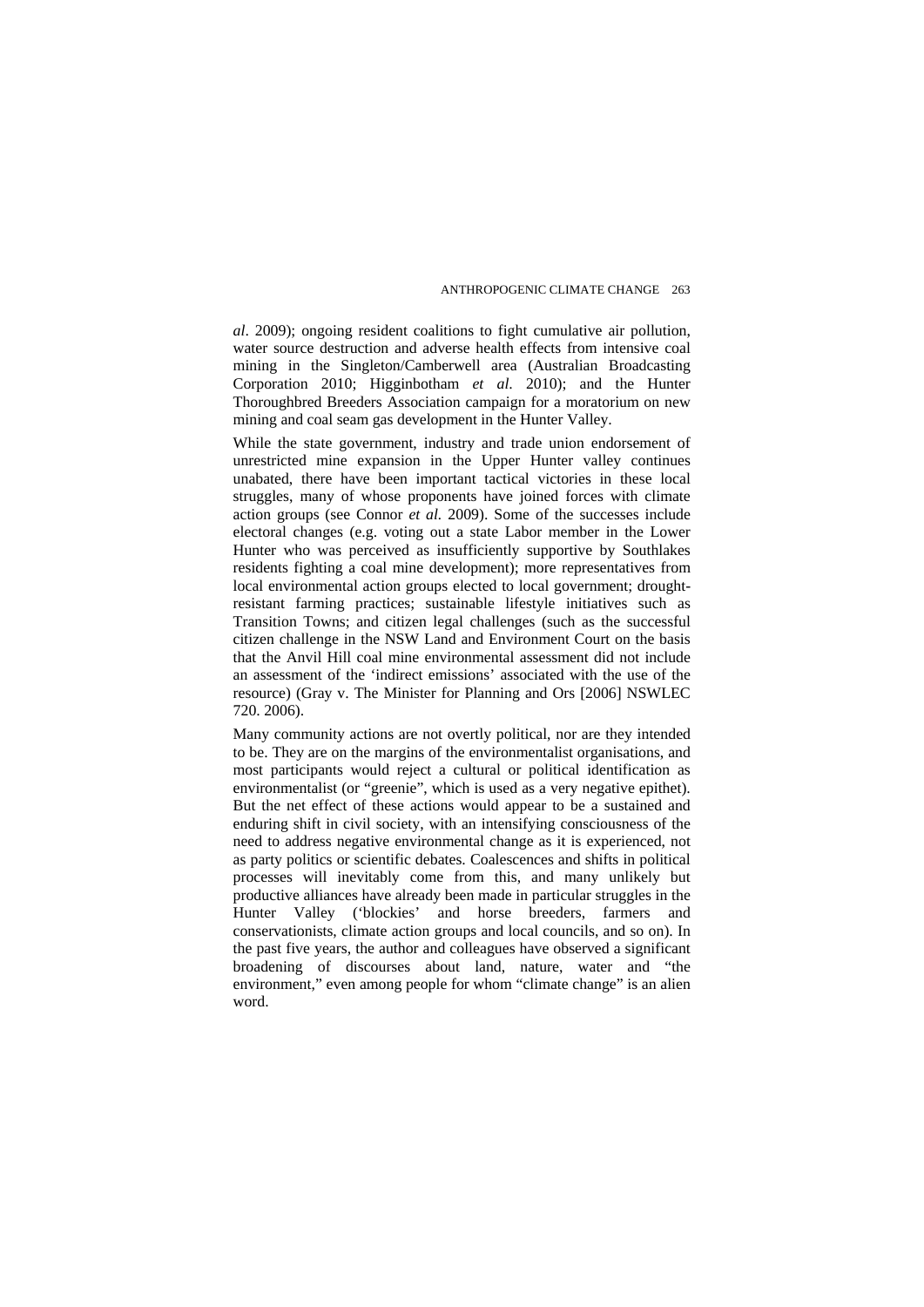Becker noted that humans are unique among sentient creatures in their capacity for both symbolic and organismic expansion. The attraction to beauty, goodness and perfection, and recognition of its joyful expression in all of nature, is a countervailing "ontological motive" to competitive survival, domination and satiety (1973: 150-155). Environmentalism focused on preventing the worst disasters of anthropogenic climate change constitutes a large field of social action inspired by the cultural imagination of new immortality projects that do not destroy the Earth System. Although often described as a "movement" by activists, this social field is diverse, diffuse and conflictual. In the frequent talk of the "climate change movement", activists and environmentalists are articulating a social imaginary of a world they wish to bring into being rather than a contemporary social reality. Leaders are not part of the dominant political economy, but represent a diverse array of minority political parties, environmental organisations, transnational alliances, action groups, and local networks. Attending to, and supporting, this diversity of action (and intensifying its effects) is an important task. In this process, it is timely to cultivate an anthropologically informed understanding of cultural change and political critique as well as a politics and science of climate change.

*Linda Connor is Professor in the Department of Anthropology, School of Social and Political Sciences at the University of Sydney.* 

*linda.connor@sydney.edu.au* 

*The author thanks the participants in the author's research project from the Hunter Valley, the other members of the research team (Nick Higginbotham, Glenn Albrecht, Sonia Freeman, Gillian Harris and Vanessa Bowden), and the anonymous reviewers. This research is funded by an Australian Research Council Discovery Project (DP0878089).*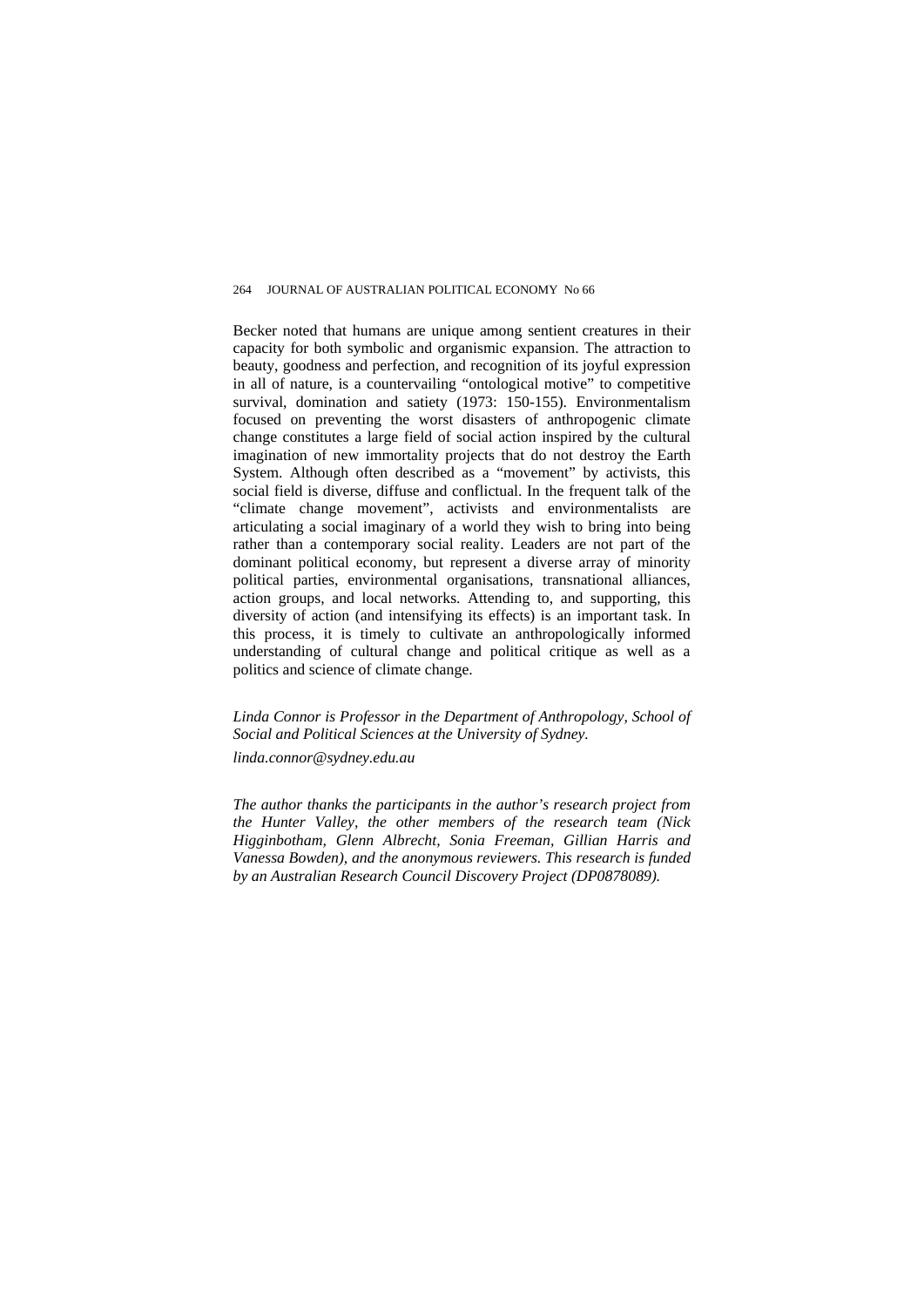#### **References**

Adam, D. (2010), Climategate scientists cleared of manipulating data on global warming, *The Guardian* 8 July, p. 1.

Anderegg, W. R. L., James W. Prall, J. W., Harold, J. and Stephen H. Schneider, S. H. (2010), Expert credibility in climate change, *Proceedings of the National Academy of Sciences* Early Edition 21 June, viewed 28 June 2010, *<www.pnas.org/cgi/doi/10.1073/pnas.1003187107>.* 

Australian Broadcasting Corporation (2010), A Dirty Business, *Four Corners*, 20<sup>th</sup> April.

Australian Bureau of Statistics (2010) Media Fact Sheet: Census shows non-Christian religions continue to grow at a faster rate, *ABS,* 20 July, viewed 20 March 2010, *<http://www.abs.gov.au/ausstats/abs@.nsf/7d12b0f6763c78caca257061001cc588/6ef5989 89db79931ca257306000d52b4>.* 

Becker, E. (1973), *The Denial of Death,* New York, The Free Press.

Becker, E. (1975), *Escape from Evil*, New York, The Free Press

Connor, L., Freeman, S. and Higginbotham, N. (2009), Not just a coalmine: Shifting grounds of community opposition to coal mining in Southeastern Australia, *Ethnos,* vol. 74, no. 4, pp. 490-513.

Daly, H. (2008), Ecological Economics and Sustainable Development, Selected Essays of Herman Daly, Cheltenham, Edward Elgar.

Exxon still aids climate sceptics, *The Australian*, 20 July 2010, viewed 20 August 2010 <http://www.theaustralian.com.au/news/world/exxon-still-aids-climate-sceptics/storye6frg6so-1225894256861>.

Emmerich, R. (2004), *The Day After Tomorrow,* Twentieth Century Fox Film Corporation.

Flannery, T. (1994), *The Future Eaters,* Melbourne, Reed Books.

Gittins, R. (2010), Do not let the environment go to waste, *Sydney Morning Herald Weekend Business*, p. 6.

Gore, A. (2010), We can't wish away climate change*, New York Times*, Sunday Opinion, 28 February, p. 11.

Gramsci, A. (1971), *Selections from the Prison Notebooks,* London, Lawrence & Wishart.

Greenpeace (2010), *Koch Industries Secretly Funding the Denial Machine*, Greenpeace, viewed 23 July 2010 <http://www.greenpeace.org/usa/Global/usa/report/2010/3/kochindustries-secretly-fund.pdf>.

Hamilton, C. (2004), Requiem for a Species: Why We Resist the Truth About Climate Change. Crows Nest, Allen and Unwin.

Harris, M. (1979), Cultural Materialism: The Struggle for a Science of Culture, New York, Random House.

Hartcher, P. (2009), Oil will run out so we have to embrace new energy sources, *Sydney Morning Herald News Review,* 8-9 August, p. 9.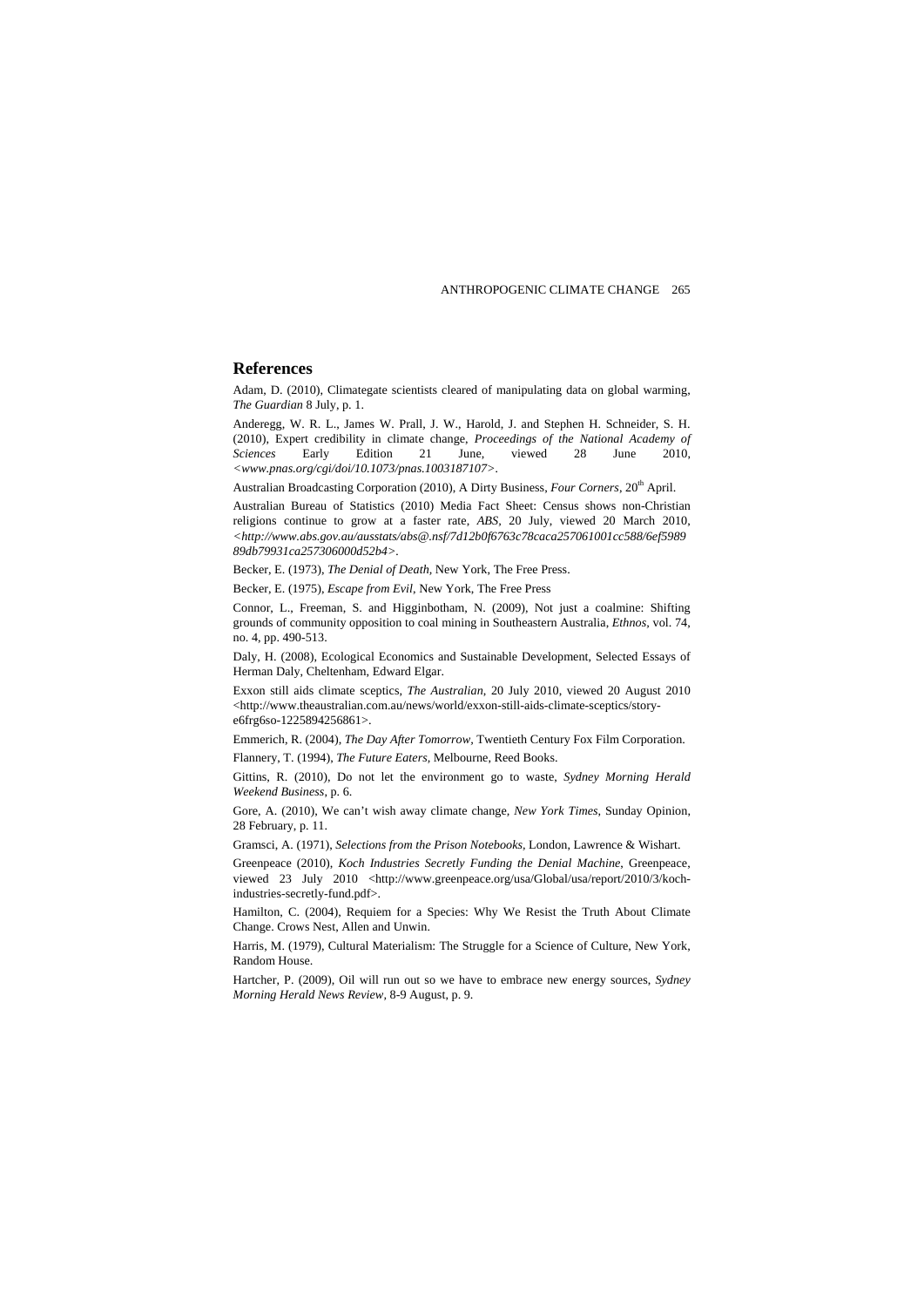Hartcher, P. (2010) Rudd's decline shows voters want reform but never retreat, *Sydney Morning Herald News Review* 3-4 July, p. 9.

Higginbotham, N., Freeman, S., Connor, L. and Albrecht, G. (2010), Environmental injustice and air pollution in coal affected communities, Hunter Valley, Australia, *Health and Place,* vol. 16, pp. 259-266.

Hunter Valley Research Foundation (2009a), Hunter Region Environmental Attitudes Survey 2008-9, Working Paper No. 3/09, Newcastle, HVRF, pp. 1-10.

Hunter Valley Research Foundation (2009b), Upper Hunter Region Environmental Attitudes Survey 2008-9, Working Paper No. 4/09, Newcastle, HVRF.

Intergovernmental Panel on Climate Change (IPCC) (2007), *Climate* Change (2007), *Working Group II: Impacts, Adaption and Vulnerability: Summary for Policymakers,*  viewed 22 March 2010 < http://www.ipcc.ch/publications\_and\_data/ar4/wg2/en/spm.html  $\mathcal{L}$ 

Kalder, D. (2010), Through the eye of the needle, *The Guardian Weekly*, 30 April, pp. 28- 29.

Krosnick, J.A. (2010), The climate majority, *The New York Times,* Op-Ed 8 June, viewed 8 November 2010

<http://www.nytimes.com/2010/06/09/opinion/09krosnick.html?pagewanted=1&\_r=1>

Lovelock, J. (1979), *Gaia: A New Look at Life on Earth,* Oxford, Oxford University Press.

Lovelock, J. (2007), *The Revenge of Gaia,* Camberwell, Penguin Books.

Hanson, F. (2009), *The Lowy Institute Poll 2009,* Sydney, Lowy Institute for International Policy.

Magistro, J. & Roncoli, C. (2001), Introduction: Anthropological perspectives and policy implications of climate change research, *Climate Research,* vol. 19, pp. 91-96.

Malinowski, B. (1944), *A Scientific Theory of Culture and Other Essays,* Chapel Hill, University of North Carolina Press.

Mander, J. (2010), Climate change vs. Capitalism: The feast is almost over, *The Guardian*, 15 October, viewed 8 November 2010 <http://www.guardian.co.uk/music/2010/oct/15/ climate-change-economic-growth-capitalism >.

Manning, P. (2009), How Australia blew its chance to alleviate global warming, *Sydney Morning Herald Weekend Business*, p. 6.

Monbiot, George (2006), *Heat: How to Stop the Planet From Burning,* London, South End Press.

Monbiot, G. (2010), We've been conned. The deal to save the natural world never happened, *The Guardian*, 2 November, p. 27.

Newport, F. (2010), Americans' global warming concerns continue to drop, 11 March, viewed 23 July 2010 <http://www.gallup.com/poll/126560/Americans-Global-Warming-Concerns-Continue-Drop.aspx>.

Rayner, S. & Malone, E. (1998), *Human Choice and Climate Change.* 4 vols. Columbus, Ohio, Battelle Press.

Rose, D. (2005), An indigenous philosophical ecology: Situating the human, *The Australian Journal of Anthropology*, vol. 16, no.3, pp. 294-305.